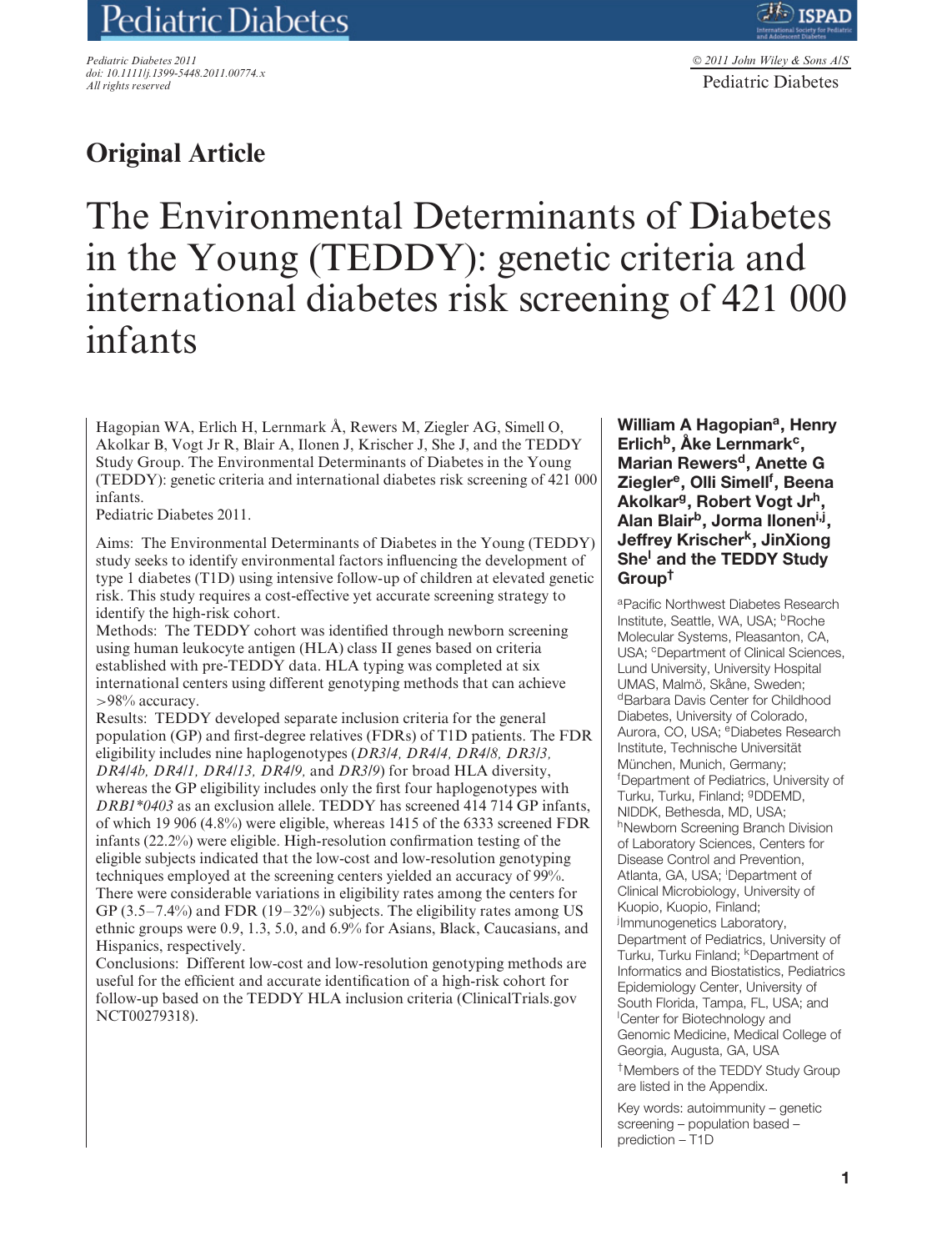Type 1 diabetes (T1D) results from poorly defined interactions between susceptibility genes and environmental determinants. T1D susceptibility is primarily defined by genetic factors within the human leukocyte antigen (HLA) complex on chromosome 6. The main disease factors are the HLA-DQ molecule encoded by *DQA1* and *DQB1* genes and the HLA-DR molecule defined by *DRB1* alleles (1). In addition, recent genome-wide association studies have identified 40 other association intervals that may harbor T1D susceptibility/protection genes  $(2-5)$ . In contrast to the rapid progress in finding T1D genes, identification and confirmation of environmental determinants remain a formidable challenge. The reasons underlying the lack of progress are multi-faceted. First, different categories and large numbers of environmental determinants could contribute to the triggering or protection of T1D. Although many candidates have been suggested by previous studies (6, 7), few have been definitively proven beyond reasonable doubt. Second, exposures may occur any time before the onset of disease, from *in utero* to disease onset. Third, environmental determinants may differ in different populations, partly depending on the genetic architecture. Fourth, the individual risk of developing T1D in the general population (GP) is not very high and quite variable in different populations. Therefore, large study populations with elevated T1D risk must be identified. Although firstdegree relatives (FDRs) of T1D patients certainly have elevated risk, subjects from the GP must be included as well because 85–90% of diagnosed patients do not have an FDR with the disease.

Identification of environmental determinants requires frequent follow-up studies of large number of subjects from early in life until disease onset for a variety of exposures using both epidemiological and laboratory methodologies. To accomplish such ambitious goals, long-term multicenter prospective studies on a cohort at high risk of developing the disease are necessary. The Environmental Determinants of Diabetes in the Young (TEDDY), an NIH-funded prospective observational study, was designed to accomplish this goal. The TEDDY design addresses the main concerns Corresponding author: Dr William Hagopian, Pacific Northwest Diabetes Research Institute, 720 Broadway, Seattle, WA 98122, USA. Tel: +1.206.860.6759; fax: +1.206.320.1448; e-mail: wah@u.washington.edu

Submitted 21 October 2010. Accepted for publication 2 March 2011

related to the studies of environmental exposures (8). TEDDY has identified a large cohort of infants that have increased genetic risk for developing islet autoantibodies and T1D by screening several hundred thousand newborns. The high-risk cohort is closely monitored beginning at approximately 3 months of age for the development of islet autoantibodies and T1D for 15 yr, during which environmental exposures are extensively and intensively measured. These exposures include diet, infectious agents, psychosocial stress, and other lifestyle and location-based factors. Exposures are captured via frequent biological samples from the participating children as well as extensive questionnaire-acquired data (8).

For the TEDDY study to be cost-effective, the intention was to apply the long and intense followup protocol only to children at elevated risk of T1D. Development of a high-risk study cohort of sufficient size required multiple strategies including an international consortium of large clinical centers, screening of both FDR and GP infants, and study inclusion criteria based on genetic risk screening applicable in this diverse setting. Despite the available information on multiple T1D susceptibility genes, the only genes useful for screening purpose were, and still are, the HLA class II genes (*DRB1, DQA1,* and *DQB1*), which account for some 50% of the total genetic contribution to T1D. Therefore, these genes were chosen for TEDDY screening. Here, we describe the development of the TEDDY HLA strategy, its successful implementation in the screening centers, the overall results as the screening nears completion, and the associated quality control programs and outcomes.

# **Methods**

# Pre-TEDDY data collection

To develop an HLA screening strategy for TEDDY, HLA data on the healthy background population, T1D patients and their FDRs were assembled from the six TEDDY clinical centers based in Colorado (COL), Washington State (WAS), Georgia/Florida (GEO), Finland (FIN), Germany (GER), and Sweden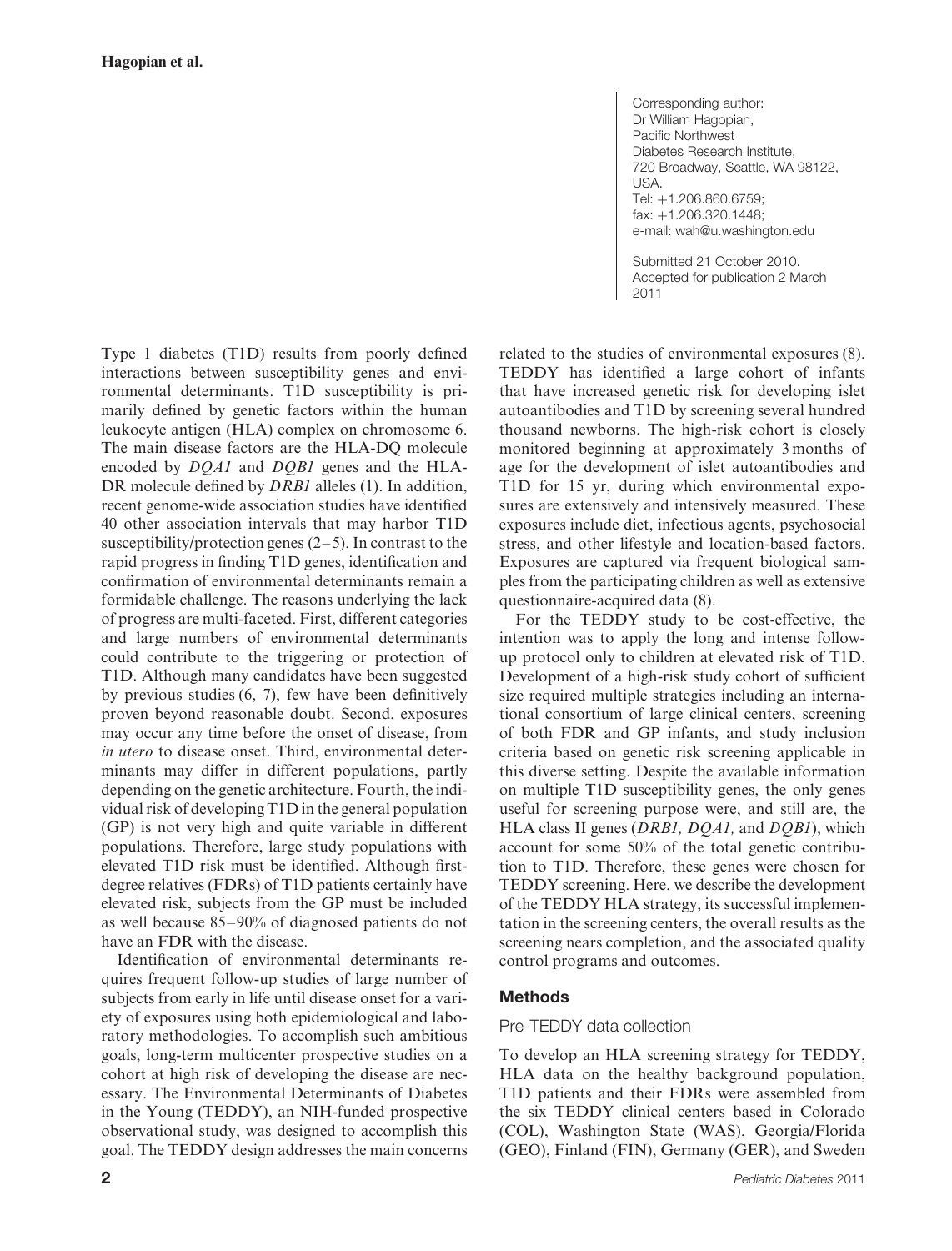(SWE). All centers provided historical data on their background populations that were used to develop the TEDDY HLA strategy for GP subjects. Two centers (GER and SWE) also provided FDR data. Some of the pre-TEDDY data from this study have been published previously  $(9-14)$ .

#### TEDDY genotyping methods

Samples were in all cases obtained from subjects under informed consent of parents and with IRB/Ethics Board approval. Each center was allowed to develop its own genotyping methods as long as a minimum accuracy of 98% was achieved. Five HLA screening laboratories were chosen for TEDDY screening and they employed four different genotyping strategies. Screening genotyping results were expected to be available by the time the infant was 2 months of age. Low-cost genotyping was achieved by adopting a twostage screening strategy in four laboratories. In the first stage, approximately 90% of the ineligible subjects are excluded by the presence of specific alleles that can be detected inexpensively. In the second stage, detailed genotyping of *DQB1* and *DQA1* or *DQB1* and *DRB1* alleles is determined. For the GP, the *DRB1\*0403* allele is usually determined by a restriction digest of the exon 2 amplicon. The first-stage strategy used by the Finnish and Swedish screening laboratories was to exclude certain resistant alleles while requiring certain susceptible alleles, and was previously described (15). The WAS laboratory used a first-stage strategy of exclusion of *DQB1\*05, DQB1\*06, DQB1\*0301,* and *DQA1\*02* followed by direct exon 2 sequencing of specific *DQB1* and *DQA1* alleles in the second-stage genotyping. The GEO screening laboratory excluded subjects with *DQB1\*05, DQB1\*06,* and *DQB1\*0301* using allele-specific amplifications in the first stage. The potentially eligible subjects were further genotyped for *DQB1* by denaturing gradient gel electrophoresis

#### **High-throughput HLA diabetes risk typing in TEDDY**

using a previously published protocol (9) and *DRB1* by Luminex beads. Samples from the COL center were genotyped in the laboratory of Dr Erlich using a reverse line blot technique with a panel of immobilized oligonucleotide probes for *DRB1* and *DQB1* alleles (11). The same laboratory also served as the TEDDY HLA Reference Laboratory to carry out confirmatory tests of enrolled subjects from all six clinical centers using separate *DRB1, DQA1,* and *DQB1* reverse line blots, each with a much higher resolution panel of immobilized probes (16).

## **Results**

#### Development of the TEDDY HLA strategy

To design a study-wide TEDDY HLA strategy, the TEDDY investigators assembled HLA genotyping data from all six TEDDY clinical centers. These data represent the populations near the three US centers and three European centers. All six data sets consisted primarily of Caucasian subjects from the study areas. Odds ratios (ORs) for association with T1D were calculated for each haplogenotype in each population. Genotypes were then ranked by the OR in each of the study populations. Interestingly, the rank order for the top five high-risk haplogenotypes was identical for all six data sets. From the combined data set, we were able to identify nine high-risk haplogenotypes which had an estimated relative risk of *>*3 in all six data sets (Table 1). Although several other haplogenotypes had increased OR in one or several data sets, their ORs were not consistent in all study populations and thus were excluded from further consideration.

During the TEDDY design stage, consensus favored the adoption of inclusion of specific HLA haplogenotypes eligible for TEDDY follow-up with specific exclusion of dominantly protective alleles. The data in Table S1 (Supporting information) summarize the cumulative frequencies of the top two, four, or nine

Table 1. Human leukocyte antigen eligibility for FDR and GP newborns\*

| Code | Haplotype genotypes                              | Abbreviation | <b>FDR</b> | GP+ |
|------|--------------------------------------------------|--------------|------------|-----|
| Α    | DR4-DQA1*030X-DQB1*0302/DR3-DQA1*0501-DQB1*0201  | DR3/4        |            |     |
| В    | DR4-DQA1*030X-DQB1*0302/DR4-DQA1*030X-DQB1*0302  | DR4/4        |            |     |
| C    | DR4-DQA1*030X-DQB1*0302/DR8-DQA1*0401-DQB1*0402  | DR4/8        |            |     |
| D    | DR3-DQA1*0501-DQB1*0201/DR3-DQA1*0501-DQB1*0201  | DR3/3        |            |     |
|      | DR4-DQA1*030X-DQB1*0302/DR4-DQA1*030X-DQB1*020X  | DR4/4b       |            |     |
|      | DR4-DQA1*030X-DQB1*0302/DR1-DQA1*0101-DQB1*0501  | DR4/1        |            |     |
| G    | DR4-DQA1*030X-DQB1*0302/DR13-DQA1*0102-DQB1*0604 | DR4/13       |            |     |
| н    | DR4-DQA1*030X-DQB1*0302/DR9-DQA1*030X-DQB1*0303  | DR4/9        |            |     |
|      | DR3-DQA1*0501-DQB1*0201/DR9-DQA1*030X-DQB1*0303  | DR3/9        |            |     |

FDR, first-degree relative; GP, general population; TEDDY, the Environmental Determinants of Diabetes in the Young. \*Although *DQB1\*0302* is shown above, *DQB1\*0304* is acceptable in its place for TEDDY inclusion. Subtyping was not required for further characterization of *DQB1\*020X* and *DQA1\*030X* genotypes. Y = eligible and N = Not eligible for TEDDY inclusion.

†*DR4* subtyping was required to exclude GP newborns with *DRB1\*0403*, but no other *DRB1* subtyping was required.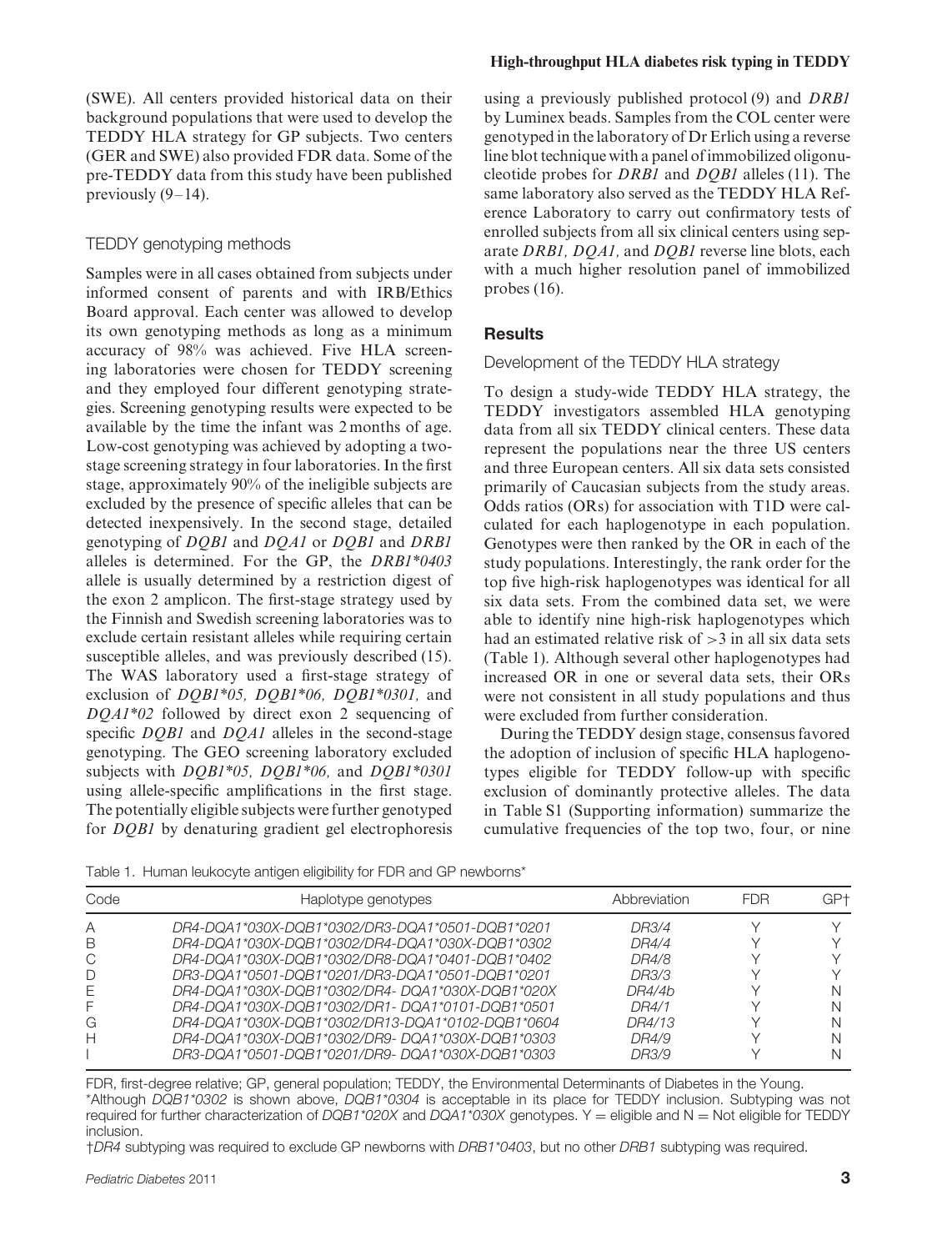haplogenotypes in T1D and control populations, the estimated odds ratio and absolute risk in each of the six clinical centers, and the combined data for all populations. As expected, inclusion of the top two haplogenotypes *(DR3/4* and *DR4/4*, denoted A and B, respectively) is a strategy that yields the highest specificity (96.7%) and good AR (5.5%), but only 39.3% of the future T1D cases can be identified by these two haplogenotypes. In contrast, inclusion of nine genotypes (A–I) would increase the average sensitivity to 63% while decreasing the specificity to 90% and the AR to 2.4%. By consensus, the TEDDY adopted the compromise strategy that included four high-risk haplogenotypes (A–D) for the GP infants (Table 1). The GP inclusion criteria were expected to yield a sensitivity of 50%, a specificity of 94%, an average OR of 10, and an average AR of 3.4%, assuming equal screening numbers of Caucasians in all six clinical centers. Using these inclusion criteria, 5.7% of the GP infants were expected to be eligible for follow-up studies. It should be noted that the pre-TEDDY estimates included all *DR4* subtypes in the calculation, while haplotypes with a *DRB1\*0403* subtype are excluded from the actual TEDDY follow-up, which should decrease the observed eligibility rate below the 5.7% estimate.

Because FDR subjects had higher risk compared to GP subjects, it was agreed to expand the inclusion criteria to include all nine haplogenotypes in Table 1 for FDR infants. It should be noted that *DRB1\*0403* was not used as an exclusion criteria for FDR subjects. An estimated 31% of the FDR population would be eligible for follow-up and an estimated 69% of future T1D cases from the FDR population would be included in the eligible population with an estimated AR of 13%.

# Screening results

From September 2004 to February 2010, TEDDY screened a total of 414 714 GP newborns. Of these newborns, 19 906 were found to be eligible for followup, representing 4.8% of the screened GP subjects (Table 2). The overall eligibility rate was lower than the eligibility rate estimated using pre-TEDDY data. More than one third (39.5%) of the eligible GP infants were *DR3/4* (haplogenotype A), while each of the other three eligible genotypes accounted for approximately 20% of the entire cohort of eligible infants (Fig. 1). There was considerable variability in the total eligibility rate as well as the frequencies of the eligible genotypes across the six clinical centers (Table 2). Most notably, the SWE center had the highest eligibility rate (7.4%;  $p < 0.0001$ ) compared to all other centers, which ranged from 3.5 to 5.6%. This was primarily because of the high frequency of the *DR3/4* haplogenotype at the SWE center ( $p < 0.0001$  vs. the other centers). The overall eligibility rates for the FIN

and COL clinical centers (5.6 and 5.5%, respectively) were also higher than the GER (4.0%), WAS (4.0%), and GEO (3.5%) clinical centers (Table 2).

TEDDY also screened 6333 FDR subjects, of which 1415 were eligible for the follow-up studies based on the nine eligible haplogenotypes (Table 2). The mean eligibility rate for all six major clinical centers and two small centers was 22.2%. The eligibility rates were quite similar in five of the six large clinical centers  $(19.1–23.2%)$ , whereas the FIN center had a higher eligibility rate for FDRs (31.2%) compared to the other centers ( $p < 0.0001$ ). As expected, the *DR3/4* genotype was the most common haplogenotype in five of the six major clinical centers; however, *DR4/1* (haplogenotype F) was the most common eligible haplogenotype in the FIN center (29.2% of the Finnish eligible genotypes). Interestingly, the greater overall eligibility rate for FDRs in the FIN center is primarily because of this greater *DR4/1* frequency among eligible Finnish FDRs, compared to the other centers ( $p < 0.0001$ ). The *DR4/9* (haplogenotype H) is also significantly more common among eligible Finnish FDRs vs. the other centers (*p <* 0*.*0001). *DR4/1* and *DR4/4* (haplogenotype B) are the second and third most common haplogenotypes in the overall study population (20.1 and 15.6%, respectively). *DR3/3* (haplogenotype D) and *DR4/8* (haplogenotype C) represent 12.7 and 8.5% of the overall FDR eligible population, respectively. The other three genotypes are less common, together representing only 9.2% of the overall eligible population (Table 2 and Fig. 1).

# Ethnic differences in eligibility rate

Although the newborns screened in the three European centers are primarily Caucasians, the screened newborns in the USA included all minority populations reflecting the increasingly diverse characteristics of these screening centers. Overall, the screened US cohort includes Asian-Americans (6%), Hispanics (10%), African-Americans (14%), Caucasians (58%), and other ethnic groups (13%). Although Caucasians represent 56–60% of the screened cohort in all three US TEDDY centers, each center has a different predominant minority group, Hispanics in the COL center (27%), African-Americans in the GEO center (26%), and Asian-Americans in the WAS center (10%). The entire GP cohort screened in the US centers was analyzed for the distribution of eligible genotypes according to race/ethnicity (Table 3). The *DR3/3* genotype is the most common (∼50%) eligible genotype in both Asian-American and African-American groups. In contrast, the *DR3/4* genotype is common in both Hispanics and Caucasians. Surprisingly, the *DR4/4* and *DR4/8* genotypes are very common in the Hispanic group and these two genotypes are primarily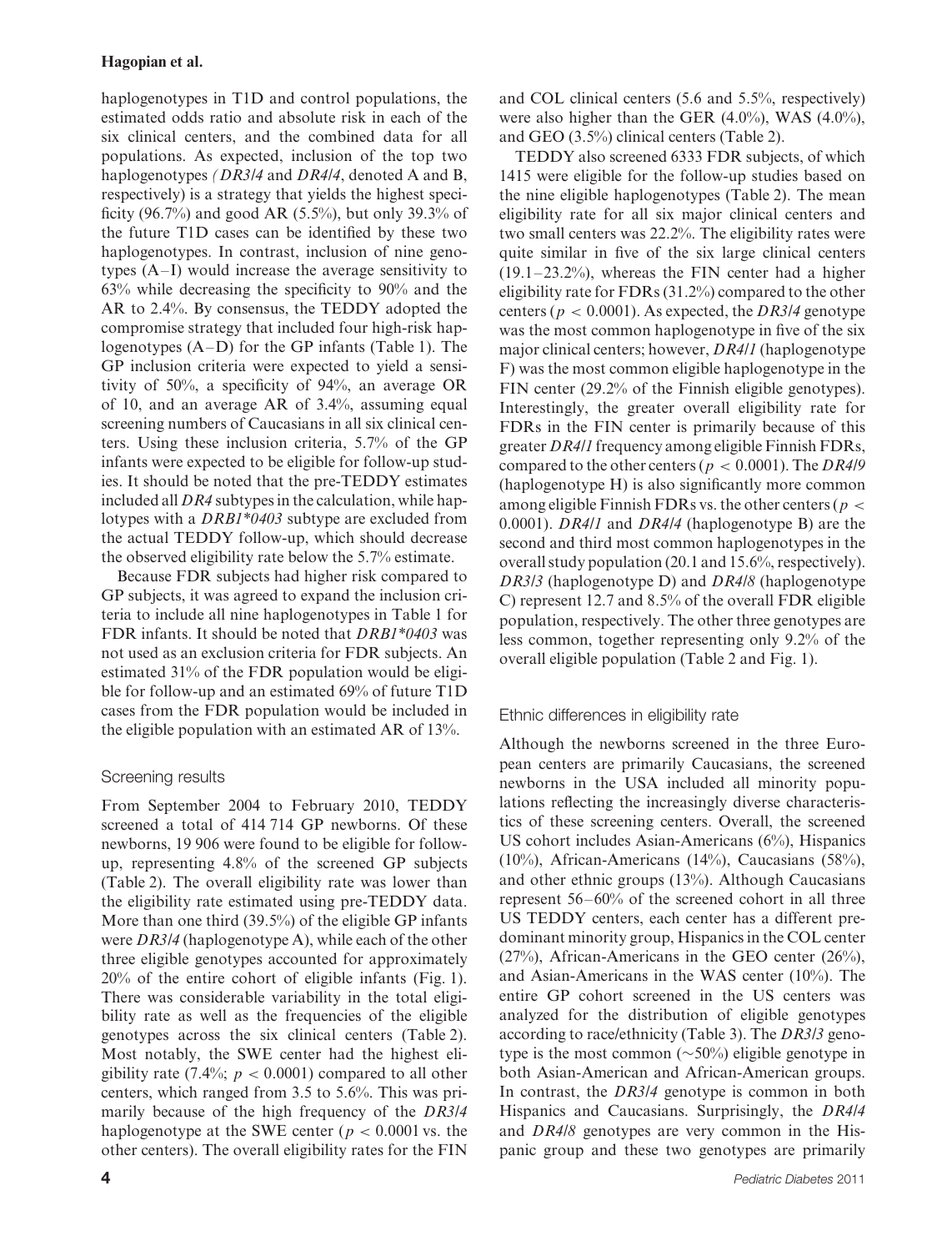|                              | Table 2. TEDDY human leukocyte antigen screening and                                                                                                                                                                                |                  | eligibility results for GP (top) and FDR (bottom) newborns |   |                                 | Percent of screened                       | ලි            |                           |                      | Percent of eligible GP                |                     |                          |
|------------------------------|-------------------------------------------------------------------------------------------------------------------------------------------------------------------------------------------------------------------------------------|------------------|------------------------------------------------------------|---|---------------------------------|-------------------------------------------|---------------|---------------------------|----------------------|---------------------------------------|---------------------|--------------------------|
| Clinical center              | Screened (n)                                                                                                                                                                                                                        | Eligible (n)     | Eligible (%)                                               | ⋖ | മ                               | $\circ$                                   | ≏             |                           | ⋖                    | $\omega$                              | $\circ$             | ≏                        |
| ğ                            |                                                                                                                                                                                                                                     |                  |                                                            |   |                                 |                                           |               |                           |                      |                                       |                     |                          |
| OES<br>VAS<br>EUS<br>OER     | 75 213<br>85 358                                                                                                                                                                                                                    |                  | row 4 ro 4 r 4<br>ro co 6 0 4 co                           |   | + 00 + 0 + +<br>+ 0 + 0 + 0 + + | - 00 - 0 - 0<br>- 00 - 0 - 0              |               |                           | 84484489444894489    | 8107870<br>8107870<br>810787          | 2117661<br>21178561 |                          |
|                              | 113056                                                                                                                                                                                                                              |                  |                                                            |   |                                 |                                           | $0.007 - 0.7$ |                           |                      |                                       |                     |                          |
|                              |                                                                                                                                                                                                                                     |                  |                                                            |   |                                 |                                           |               |                           |                      |                                       |                     |                          |
|                              | 59 754<br>34 218<br>47 115                                                                                                                                                                                                          |                  |                                                            |   |                                 |                                           |               |                           |                      |                                       |                     |                          |
| SWE                          |                                                                                                                                                                                                                                     | 3508             |                                                            |   |                                 |                                           | $\ddot{ }$ .  |                           |                      |                                       |                     |                          |
| <b>Total</b>                 | 114714                                                                                                                                                                                                                              | 19 906           |                                                            |   |                                 |                                           |               |                           |                      |                                       |                     |                          |
|                              |                                                                                                                                                                                                                                     |                  |                                                            |   |                                 |                                           |               | Percent of eligible FDR   |                      |                                       |                     |                          |
| Clinical center              | Screened (n)                                                                                                                                                                                                                        | Eligible (n)     | Eligible (%)                                               | ⋖ | മ                               | Õ                                         | ≏             | Ш                         | Щ                    | G                                     | エ                   |                          |
|                              |                                                                                                                                                                                                                                     | 210              |                                                            |   |                                 |                                           | ΓQ            |                           |                      |                                       | 0.5                 |                          |
| OQ≫EQ&SBE<br>OM≹SE@%<br>OQ\$ | 45<br>978<br>98                                                                                                                                                                                                                     |                  | 211231617<br>20221919                                      |   |                                 | ca co co co co co<br>co co co co co co co |               | oo – oooooo<br>wwd ounoon | 15.1                 | c4 r r r r o o o<br>c 4 r r r o o o o | $-0.0004004$        | contracoon<br>contracoon |
|                              |                                                                                                                                                                                                                                     | 186<br>208<br>28 |                                                            |   |                                 |                                           |               |                           |                      |                                       |                     |                          |
|                              | 924                                                                                                                                                                                                                                 |                  |                                                            |   | れれれたのは<br>4.6.4.6.63            |                                           |               |                           | 1<br>1926<br>1937 01 |                                       |                     |                          |
|                              | 518                                                                                                                                                                                                                                 | 297<br>215       |                                                            |   |                                 |                                           |               |                           |                      |                                       |                     |                          |
|                              | 1019                                                                                                                                                                                                                                |                  |                                                            |   |                                 |                                           |               |                           |                      |                                       |                     |                          |
|                              | <u>რ</u>                                                                                                                                                                                                                            | က ထ              |                                                            |   |                                 |                                           |               |                           |                      |                                       |                     |                          |
|                              | 25                                                                                                                                                                                                                                  |                  | 32.0                                                       |   | O.0                             |                                           | 25.0          |                           |                      |                                       |                     |                          |
| <b>Tota</b>                  | 6333                                                                                                                                                                                                                                | 1415             | 22.2                                                       |   | 5.6                             |                                           | L<br>12.      |                           | 20.1                 |                                       |                     |                          |
| Diabetes in the Young.       | CHP, Children's Hospital of Philadelphia; FDR, first-degree relative; GP, general population; NBD, Naomi Berrie Diabetes Center; TEDDY, the Environmental Determinants of<br>These two small centers joined TEDDY and contributed a |                  | small number of FDRs to this study.                        |   |                                 |                                           |               |                           |                      |                                       |                     |                          |

| í<br>)<br>2<br>$\overline{\mathbf{S}}$        |
|-----------------------------------------------|
| $\frac{1}{2}$<br>$\frac{1}{1}$<br>j<br>l<br>֕ |
| ļ<br>$\overline{\phantom{a}}$<br>į            |
| こくせつ                                          |
| ב<br>פ<br>J                                   |
| Ì<br>i<br>S                                   |
| İ<br>į<br>֚֚֕֡֡֡<br>j<br>۔<br>آ               |
| `<br>ק<br>١<br>J<br>sonaanin                  |
| ă<br>Í<br>i<br>n anti                         |
| j<br>d<br>t<br>s<br>Ï<br>j<br>j               |
| ļ<br>ã<br>Š<br>l                              |
| ĺ<br>J<br>ו)<br>ו<br>$\frac{1}{2}$<br>j       |
| ' able 2.<br>l                                |

# **High-throughput HLA diabetes risk typing in TEDDY**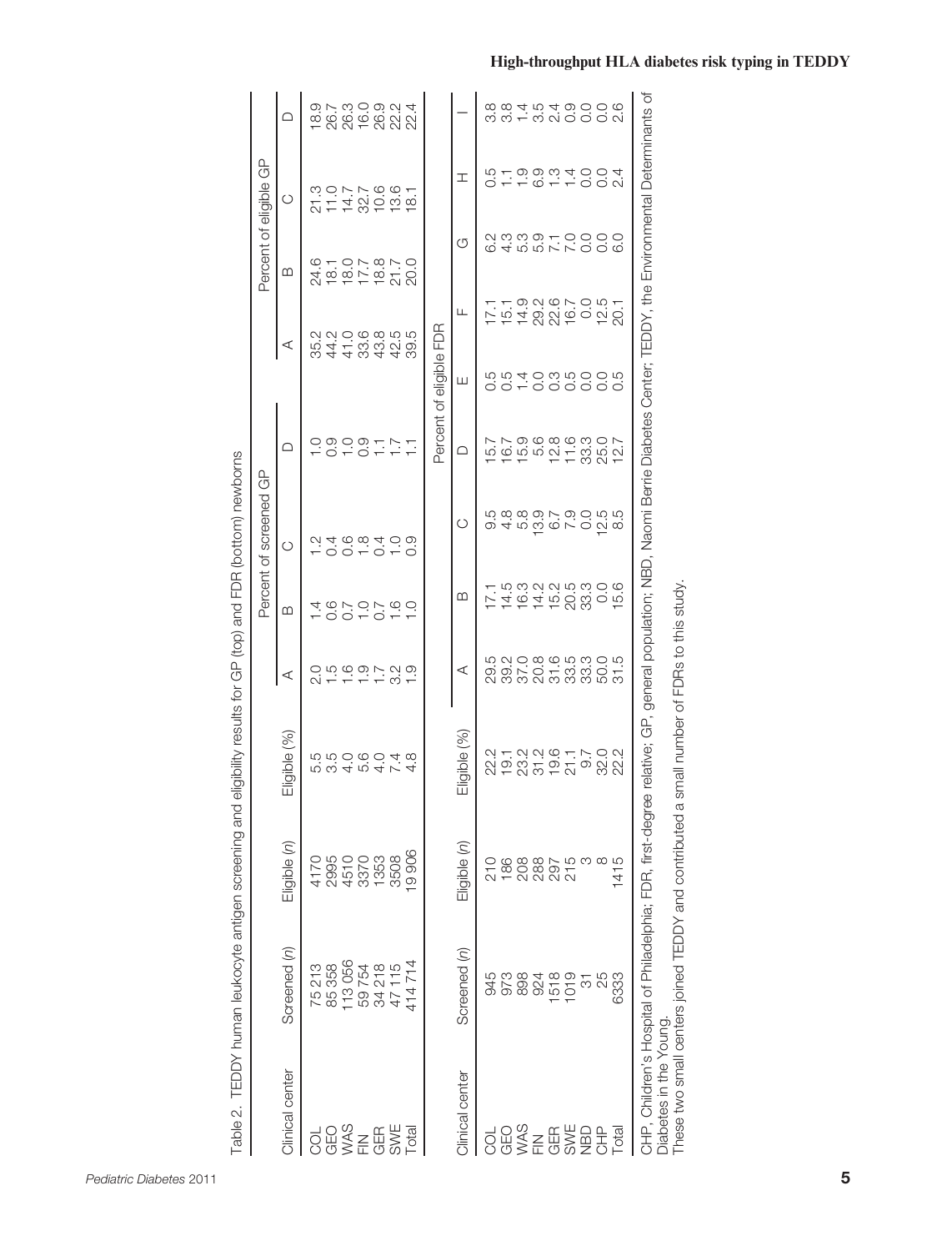

*Fig. 1*. Distribution of human leukocyte antigen (HLA) haplogenotypes in the eligible first-degree relatives (left) and general populations (right). HLA letter abbreviations are as follows: A, *DR3/4*; B, *DR4/4*; C, *DR4/8*; D, *DR3/3*; E, *DR4/4b*; F, *DR4/1*; G, *DR4/13*; H, *DR4/9*; and I, *DR3/9*. Full haplogenotypes are specified in Table 1.

responsible for the high eligibility rate for the Hispanic group in Colorado. Overall, the eligibility rates are significantly lower for Asian-American (0.9%) and African-American (1.3%) infants than for Hispanic (6.9%) and Caucasian (5.0%) infants (Table 3).

Because the annual incidence of T1D varies greatly among these ethnic groups, it is important to view the HLA eligibility rates in the context of the annual incidences to determine whether the eligibility is proportional to the incidence in each ethnic group. For this purpose, we used the annual incidence of T1D in each of the ethnic groups from the SEARCH study, which includes regions identical or highly similar to each of the three US TEDDY centers (17). For comparative purposes, we calculated the relative eligibility rates observed in TEDDY and the relative incidence rates based on published SEARCH data, both normalized relative to Caucasians. Finally, we determined the ratio of these two relative rates, which is denoted as the weighted eligibility rate. As shown in Table 3, relative eligibility based on the TEDDY inclusion criteria differed significantly among ethnic groups, ranging from 18% in Asian-Americans to 138% in Hispanics. The relative incidence rates also differed significantly among ethnic groups, being 22% in Asian-Americans and in the 50% range for Hispanics and African-Americans, relative to Caucasians (Table 3). Importantly, the derived weighted eligibility rates clearly show that: (i) African-Americans are underrepresented by the eligibility criteria  $(47\%)$ ; (ii) Hispanics are overrepresented (266%); and (iii) Asian-Americans are represented nearly proportionally to their incidence  $(81\%)$ . A similar analysis was not made for the FDR eligibility criteria at this time because of the much smaller number of subjects.

## Quality control programs for HLA genotyping

TEDDY developed two quality control programs to ensure the quality and accuracy of the HLA screening data. The first component is an annual HLA proficiency test administered by the Newborn Screening Branch of the National Center for Environmental Health at the Centers for Disease Control (CDC). For each test, a set of 50 coded blood samples (40 designated as GP and 10 as FDRs) are genotyped by the participating laboratories using their genotyping methods. The typing results (eligibility status and eligible genotype code) are returned to the CDC within 30 d of receiving the test samples. A minimum accuracy of 98% is deemed acceptable. Failure to meet this requirement calls for an immediate repeat test with a different set of samples. The genotyping laboratory is suspended if it fails both consecutive tests. Four separate tests were carried out in 2004, 2005, 2006, and 2008, respectively. Each laboratory passed all tests with 100% accuracy

Table 3. Screening results in different ethnic groups in the three US centers

| Race/ethnicity                            | Asian-Americans  | Hispanic Americans African-Americans |        | Caucasian | Other*    |
|-------------------------------------------|------------------|--------------------------------------|--------|-----------|-----------|
| Screened (n)                              | 3715             | 6611                                 | 9231   | 38 240    | 8409      |
| Percentage of screened: COL               | 2.0              | 27.1                                 | 6.2    | 55.8      | 9.0       |
| Percentage of screened: GEO               | 4.7              | 0.8                                  | 26.0   | 60.1      | 8.4       |
| Percentage of screened: WAS               | 10.0             | 7.1                                  | 4.9    | 56.4      | 21.6      |
| Percentage of screened: average           | 6                | 10                                   | 14     | 58        | 13        |
| Eligible $(\%)$                           |                  |                                      |        |           |           |
| Genotype A (DR3/4)                        | 0.2              | 1.9                                  | 0.5    | $2.3+$    | 0.9       |
| Genotype B (DR/4/4)                       | 0.1              | 1.9 <sub>‡</sub>                     | 0.2    | 0.9       | 0.5       |
| Genotype C (DR4/8)                        | 0.1              | $2.2+$                               | 0.1    | 0.5       | 0.6       |
| Genotype D (DR3/3)                        | 0.5 <sup>‡</sup> | 0.8                                  | 0.61   | 1.3       | 0.6       |
| All genotypes                             | $0.9+$           | 6.9                                  | $1.3+$ | 5.0       | 2.5       |
| Incidence of T1D§                         | 6                | 14                                   | 15     | 27        | <b>NA</b> |
| Relative incidence (vs. Caucasians) (%)   | 22               | 52                                   | 56     | 100       | <b>NA</b> |
| Relative eligibility (vs. Caucasians) (%) | 18               | 138                                  | 26     | 100       | <b>NA</b> |
| Weighted eligibility rate (%)             | 81               | 266                                  | 47     | 100       | <b>NA</b> |

\*Native Americans, Pacific Islanders, multiracial, or unknown.

†Uncorrected *p <* 0*.*01 (chi-square test) vs. total for all ethnicities.

‡Uncorrected *p <* 0*.*001 (chi-square test) vs. total for all ethnicities.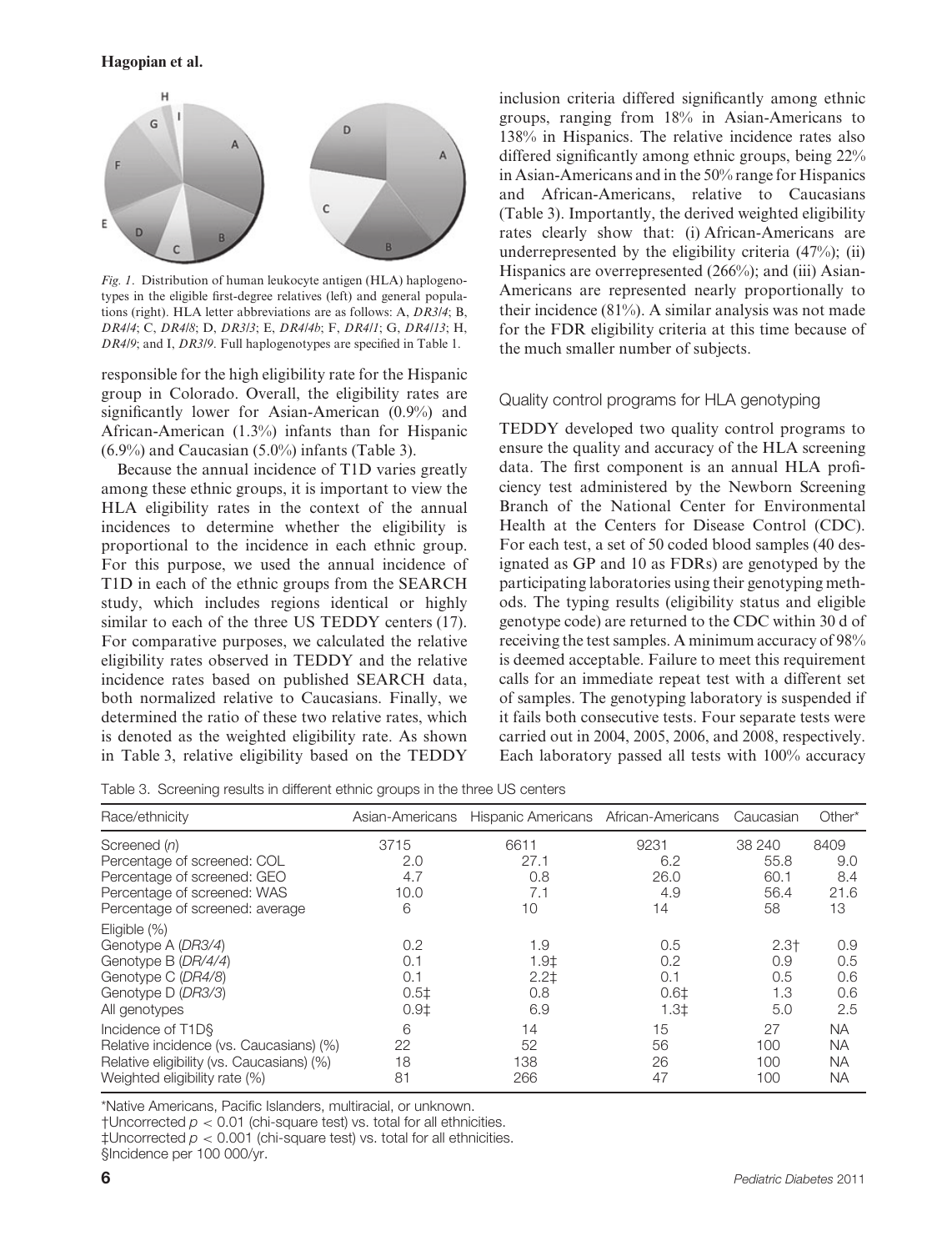with the exception that one laboratory scored 98% once and one laboratory scored 96% once. On the basis of the established TEDDY quality control procedures, the latter necessitated a repeat test, which was passed with 100% accuracy.

The second quality control program consists of confirmatory repeat genotyping of all eligible subjects by the central HLA reference laboratory. The confirmatory genotyping serves three primary purposes: (i) identify genotyping errors or inaccuracies that occurred in the screening laboratories; (ii) identify potential sample mislabeling that occurred anywhere from hospitals to clinical centers to genotyping laboratories; and (iii) perform high-resolution genotyping for three HLA class II loci, *DRB1, DQA1,* and *DQB1*. To achieve these goals, a blood sample is collected at the 9-month or 12-month follow-up visit for each enrolled infant. Genotyping results on the new sample from the HLA reference laboratory are considered the gold standard, and are compared with the initial screening results from the clinical centers. A minimum agreement of 98% must be achieved by each clinical center. This requirement is more stringent than the proficiency test because all errors including genotyping mistakes, sample contaminations, errors in inferred haplotypes, and sample labeling mistakes can contribute to the overall discordance rate. Despite the multiple sources of potential errors, the screening laboratories using lowcost and low-resolution genotyping methods yielded remarkably accurate data, as shown by the 98–100% accuracies in all screening laboratories and the 99% accuracy for the overall cohort (Table S2). The confirmatory test ensures that genotyping results are 100% correct for all infants who continue enrollment in the long-term follow-up phase of the TEDDY study.

#### **Discussion**

HLA class II genes are the most important susceptibility genes for T1D, accounting for approximately 50% of the genetic contribution to the disease. The HLA criteria used to select a high-risk population are not trivial, because of the extremely high degree of polymorphism in these genes, ethnic variability (18, 19), and the hierarchical nature of the risks conferred by the large number of distinct haplogenotypes. These selection criteria are also compromises between considerations of sensitivity, specificity, and typing costs (11, 20–25). Investigators may exclude specific alleles or haplotypes, include specific haplotypes, or use a combination of inclusion and exclusion criteria. For example, the US DAISY study required the susceptibility haplotypes *DRB1\*03* and/or *DRB1\*04-DQB1\*0302* for inclusion, whereas *DRB1\*15/16* was used as an exclusion criterion (25). The Finnish DIPP study used *DQB1\*0302/X*, where *X* was either *DQB1\*02* or any

#### **High-throughput HLA diabetes risk typing in TEDDY**

allele other than *DQB1\*0602 or DQB1\*0301* (13). The Trial to Reduce IDDM in the Genetically at Risk study of FDRs required susceptibility haplotypes *DQB1\*0302, DQA1\*05-DQB1\*02,* and/or *DQA1\*03- DQB1\*02*, excluded all subjects with *DQB1\*0602* or *DQB1\*0301*, and conditionally excluded *DQB1\*0603* or *DQA1\*0201-DQB1\*02* depending on the susceptibility haplotype (26).

Others, like TEDDY, have used strategies with detailed inclusion haplogenotypes. For example, the Belgian Diabetes Registry defined a list of four susceptibility genotypes including *DQA1\*0301- DQB1\*0302/DQA1\*0501-DQB1\*0201, DQA1\*0301- DQB1\*0302/DQA1\*0301-DQB1\*0302, DQA1\*0501- DQB1\*0201/DQA1\*0501-DQB1\*0201,* and *DQA1\* 0301-DQB1\*0302/X*, where *X* is any one of the 11 generally disease-neutral *DQA1-DQB1* haplotypes (27). The TEDDY strategy includes the first three of these susceptibility genotypes, but limits the fourth for GP subjects to  $X = DQA1*0401-DOBI*0402$ . The latter choice increased the overall risk level of the TEDDY cohort by limiting the size of the moderate risk portion of the included subjects. For GP screening, TEDDY also excluded *DRB1\*0403* from eligible *DR4* haplotypes because these haplotypes are generally disease resistant (28). Neither limitation was necessary for FDRs because of their higher absolute disease risk.

For TEDDY, the HLA screening strategy had to meet many requirements: (i) identify an eligible cohort with high risk for developing islet autoantibodies and T1D, the primary and secondary end-points of the TEDDY study; (ii) minimize the number of subjects requiring screening to accumulate the cohort; (iii) select a relatively genetically homogenous cohort to achieve sufficient power to identify environmental determinants; (iv) include a sufficiently diverse set of HLA genotypes to determine whether there are different environmental determinants for different HLA genotypes; (v) employ laboratory methods that are both accurate and highly cost-effective; (vi) allow efficient risk stratification for both GP and FDR populations; (vii) be applicable to an international multi-site study that studies multiple ethnic groups; and (viii) provide screening results quickly enough to recruit subjects to follow-up by the deadline of 4.5 months of age per the TEDDY protocol (8). The TEDDY HLA strategy was a successful compromise to fulfill all these requirements under many constraints.

The TEDDY screening laboratories utilized a variety of genotyping strategies to accomplish the goal. These methods were usually simple, low-cost, and could efficiently handle tens of thousands of samples a year. These strategies worked exceptionally well as shown by the near-perfect score on proficiency tests, as well as the 99% confirmation rate for retyping of eligible subjects. This level of performance over 421 000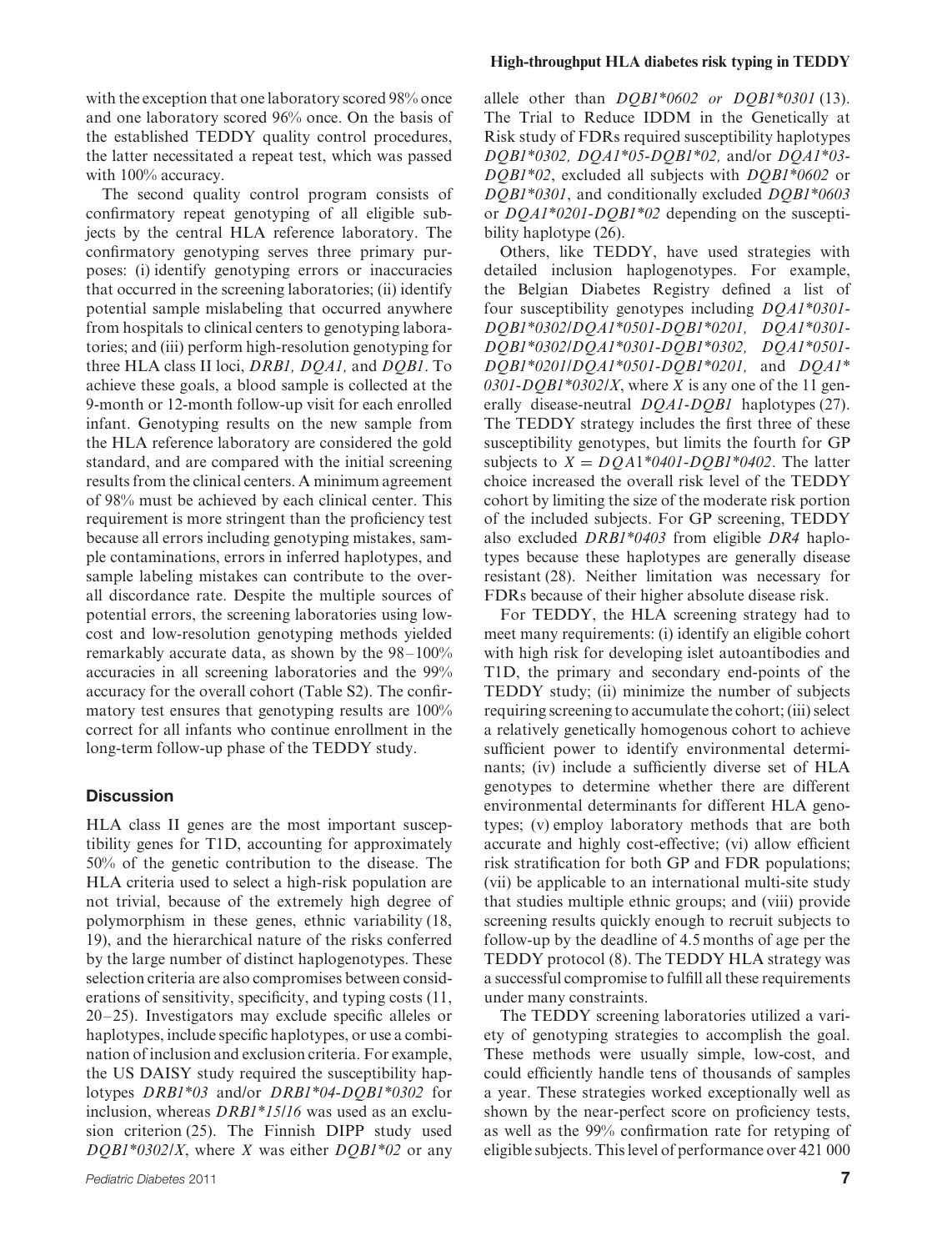screened subjects is remarkable given the demand for low genotyping cost, the large numbers of samples to be collected, and the rapid turnaround time required. In fact, the median time to completion of screening typing was 41 d of age, and 95% of infants had complete TEDDY genotyping by 74 d of age.

Of the 414 714 GP newborns screened by TEDDY, 4.8% were genetically eligible for the follow-up study. This observed eligibility rate is significantly less than the 5.7% eligibility rate estimated using the pre-TEDDY data from all six clinical centers. The lesser overall eligibility rate is primarily because of overestimates in the COL center (8.5% estimated vs. 5.6% observed) and theWAS center (6.0% estimated vs. 4.0% observed). For the four other major TEDDY centers (GER, SWE, FIN, and GEO centers), observed rates were similar to estimated rates. The lower observed eligibility rate in Washington was partly explained by the 44% non-Caucasian infants in their screened cohort, which is much greater than that in pre-TEDDY sample because of increasing ethnic diversity in the region. The overestimated eligibility rate in the Colorado population may be because of a combination of factors such as inclusion of *DRB1\*0403* subjects in the pre-TEDDY data and other differences in genotyping methodologies between pre-TEDDY and TEDDY. In fact, for all centers, the eligibility estimates using pre-TEDDY data did not exclude *DRB1\*0403*, which is excluded for the TEDDY GP cohort.

The TEDDY strategy may not appear to be easy to implement for genotyping purpose because it includes very specific haplogenotypes and excludes the protective *DRB1\*0403* allele for GP infants. However, the TEDDY strategy actually does promote economic and accurate genotyping because the four GP genotypes consist of only three haplotypes: *DR4 (DRB1\*04-DQA1\*0301-DQB1\*0302)*, *DR3 (DRB1\*03-DQA1\*0501-DQB1\*0201)*, and *DR8 (DRB1\*08-DQA1\*0401-DQB1\*0402).*

The TEDDY data on different ethnic groups in the USA provided valuable information for future population screening for T1D. For various reasons discussed earlier, TEDDY elected to adopt a uniform HLA strategy for all ethnic groups. It was not surprising that different ethnic groups had highly different eligibility rates. We indeed observed very low eligibility rates for two populations (0.9 and 1.3% for Asian-American and African-American, respectively) and high eligibility rate for the Hispanic group (6.9%). As these ethnic groups also have lower T1D incidence, the lower eligibility rates may be appropriate if the eligibility rates are proportional to the annual disease incidence in the corresponding populations. This is indeed true for the Asian-American population. However, African-Americans are underrepresented even after correction for the disease incidence (Table 3). As for Africans in

general, many African-American T1D patients have a greater diversity of HLA haplotypes. Additional T1D risk haplogenotypes would therefore be required to increase the sensitivity of screening for this group. On the other hand, the Hispanic group is overrepresented by the TEDDY inclusion criteria (Table 3). These results suggest that ethnic-specific criteria, while more difficult to implement, should be considered for population-wide screening to maximize sensitivity and specificity. Nevertheless, efficient and accurate TEDDY HLA screening of more than 421 000 infants from multiple international sites, diverse ethnic groups, and different risk strata (FDR vs. GP) was successfully completed. This experience supports the notion that population-wide genetic screening for T1D risk may ultimately be a practical goal for public health infrastructures as a part of population-wide T1D prediction and prevention in the future.

# **Acknowledgements**

This study was funded by DK 63829, 63861, 63821, 63865, 63863, 63836, and 63790 and contract no. HHSN267200700014C from the National Institute of Diabetes and Digestive and Kidney Diseases (NIDDK), National Institute of Allergy and Infectious Diseases (NIAID), National Institute of Child Health and Human Development (NICHD), National Institute of Environmental Health Sciences (NIEHS), Juvenile Diabetes Research Foundation (JDRF), and Centers for Disease Control and Prevention (CDC). We wish to thank all TEDDY children and their families for their participation in this study and thank all office staff and laboratory personnel who made significant contribution to this study. Dr Ingrid Kockum provided unpublished FDR genotype data from the Swedish Childhood Diabetes Registry Study.

# **Appendix**

# **The Teddy Study Group**

### **Committees**

<sup>1</sup>Ancillary Studies; <sup>2</sup>Diet; <sup>3</sup>Genetics; <sup>4</sup>Human Subjects/Publicity/Publications; <sup>5</sup>Immune Markers; <sup>6</sup>Infectious Agents; <sup>7</sup>Laboratory Implementation; <sup>8</sup>Maternal Studies; <sup>9</sup>Psychosocial; <sup>10</sup>Quality Assurance; <sup>11</sup>Steering; <sup>12</sup>Study Coordinators; <sup>13</sup>Celiac Disease; <sup>14</sup>Clinical Implementation; and <sup>15</sup>Quality Assurance Subcommittee on Data Quality

# Colorado Clinical Center

Marian Rewers, MD, PhD, PI1*,*4*,*6*,*10*,*11; Katherine Barriga<sup>12</sup>; Judith Baxter<sup>9,12,15</sup>; George Eisenbarth, MD, PhD; Nicole Frank<sup>2</sup>; Patricia Gesualdo<sup>2,12,14,15</sup>; Michelle Hoffman<sup>12, 13, 14</sup>; Lisa Ide; Jill Norris, PhD<sup>2, 12</sup>; Jessie Robinson12; and Kathleen Waugh7*,*12*,*<sup>15</sup>

University of Colorado at Denver and Health Sciences Center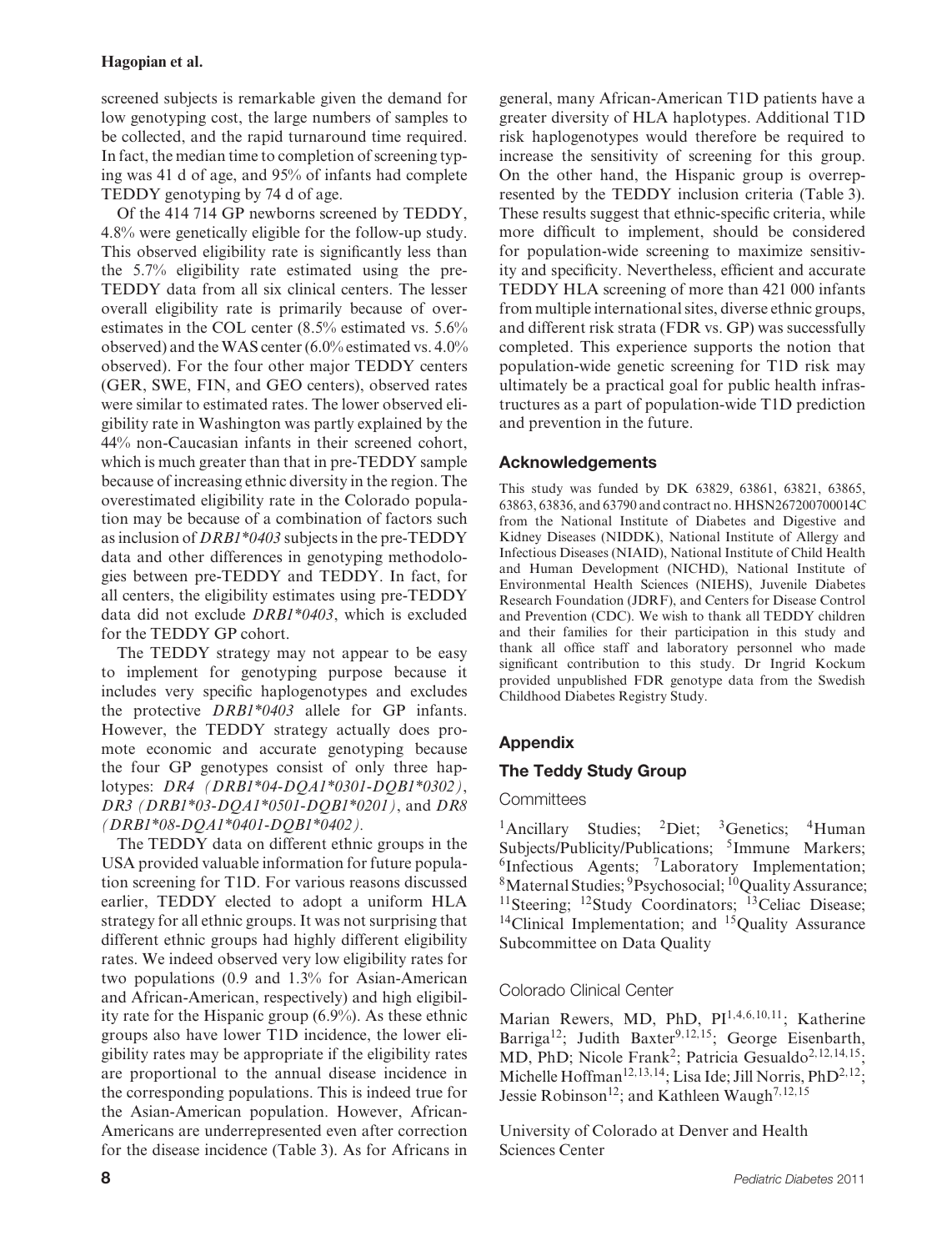Barbara Davis Center for Childhood Diabetes Aurora, CO, USA

### Georgia/Florida Clinical Center

Jin-Xiong She, PhD, PI1*,*3*,*4*,*11; Desmond Schatz, MD4*,*5*,*7*,*8; Diane Hopkins12; Leigh Steed6*,*12*,*13*,*14*,*15; Angela Choate<sup>12</sup>; Katherine Silvis<sup>2</sup>; Meena Shankar<sup>2</sup>; Yi-Hua Huang, PhD; Ping Yang; Hong-Jie Wang; Jessica Leggett; Kim English; Richard McIndoe, PhD; Angela Dequesada<sup>12</sup>; Michael Haller, MD<sup>14</sup>; and Stephen W Anderson, MD

Medical College of Georgia Augusta, GA, USA University of Florida Gainesville, FL, USA Pediatric Endocrine Associates Atlanta, GA, USA

### Germany Clinical Center

Anette G Ziegler, MD, PI<sup>1,3,4,11</sup>; Heike Boerschmann<sup>14</sup>; Ezio Bonifacio, PhD<sup>5</sup>; Melanie Bunk; Johannes Försch; Lydia Henneberger<sup>2,12</sup>; Michael Hummel, MD<sup>13</sup>; Sandra Hummel, PhD<sup>2</sup>; Gesa Joslowski<sup>2</sup>; Mathilde Kersting,  $PhD<sup>2</sup>$ ; Annette Knopff<sup>7</sup>; Nadja Kocher; Sibylle Koletzko, MD13; Stephanie Krause; Claudia Lauber; Ulrike Mollenhauer; Claudia Peplow; Maren Pflüger<sup>6</sup>; Daniela Pöhlmann; Claudia Ramminger; Sargol Rash-Sur; Roswith Roth, PhD<sup>9</sup>; Julia Schenkel; Leonore Thümer; Katja Voit; Christiane Winkler, PhD2*,*12*,*15; and Marina Zwilling

Diabetes Research Institute Center for Regenerative Therapies TU Dresden, Germany Institute of Psychology University of Graz Graz, Austria Department of Gastroenterology Dr von Hauner Children's Hospital Ludwig Maximillians University Munich Munich, Germany Research Institute for Child Nutrition Dortmund, Germany

### Finland Clinical Center

Olli G Simell, MD, PhD, PI1*,*4*,*11*,*13; Kirsti Nanto-Salonen, MD, PhD<sup>12</sup>; Jorma Ilonen, MD, PhD<sup>3</sup>; Mikael Knip, MD, PhD; Riitta Veijola, MD, PhD; Tuula Simell, PhD<sup>9,12</sup>; Heikki Hyöty, MD, PhD<sup>6</sup>; Suvi M Virtanen, MD, PhD<sup>2</sup>; Carina Kronberg-Kippila<sup>2</sup>; Maija Torma<sup>12,14</sup>; Barbara Simell<sup>12,15</sup>; Eeva Ruohonen; Minna Romo; Elina Mantymaki; Heidi Schroderus; Mia Nyblom; and Aino Stenius

University of Turku Turku, Finland University of Tampere Tampere, Finland University of Oulu Oulu, Finland Turku University Hospital Turku, Finland Tampere University Hospital Tampere, Finland Oulu University Hospital Oulu, Finland National Public Health Institute Helsinki, Finland University of Kuopio Kuopio, Finland

### Sweden Clinical Center

Ake Lernmark, PhD, PI ˚ <sup>1</sup>*,*3*,*4*,*8*,*10*,*11*,*15; Daniel Agardh, MD, PhD13; Peter Almgren; Eva Andersson; Carin Andrén-Aronsson<sup>2,13</sup>; Maria Ask; Ulla-Marie Karlsson; Corrado Cilio, MD, PhD<sup>5</sup>; Jenny Bremer; Emilie Ericson-Hallström; Thomas Gard; Joanna Gerardsson; Ulrika Gustavsson; Gertie Hansson<sup>12,14</sup>; Monica Hansen; Susanne Hyberg; Rasmus Håkansson; Sten Ivarsson, MD, PhD<sup>6</sup>; Fredrik Johansen; Helena Larsson, MD, PhD<sup>14</sup>; Barbro Lernmark, PhD<sup>9,12</sup>; Maria Markan; Theodosia Massadakis; Jessica Melin; Maria Månsson-Martinez; Anita Nilsson; Emma Nilsson; Kobra Rahmati; Sara Rang; Monica Sedig Järvirova; Sara Sibthorpe; Birgitta Sjöberg; Carina Törn, PhD<sup>3,15</sup>; Anne Wallin; and Åsa Wimar

Lund University Lund, Sweden

# Washington Clinical Center

William A Hagopian, MD, PhD, PI1*,*3*,*4*,*5*,*6*,*7*,*11*,*13*,*14; Xiang Yan, MD; Michael Killian6*,*7*,*12*,*13; Claire Cowen Crouch<sup>12,14,15; Kristen M Hay<sup>2</sup>; Stephen Ayres;</sup> Carissa Adams; Brandi Bratrude; Greer Fowler; Czarina Franco; Carla Hammar; Diana Heaney; Patrick Marcus; Arlene Meyer; Denise Mulenga; Elizabeth Scott; Jennifer Skidmore; Erin Small; Joshua Stabbert; and Viktoria Stepitova

Pacific Northwest Diabetes Research Institute Seattle, WA, USA

Pittsburgh Satellite Center Dorothy Becker, MD; Margaret Franciscus<sup>12</sup>; MaryEllen Dalmagro-Elias<sup>2</sup>; and Ashi Daftary, MD Children's Hospital of Pittsburgh of UPMC Pittsburgh, PA, USA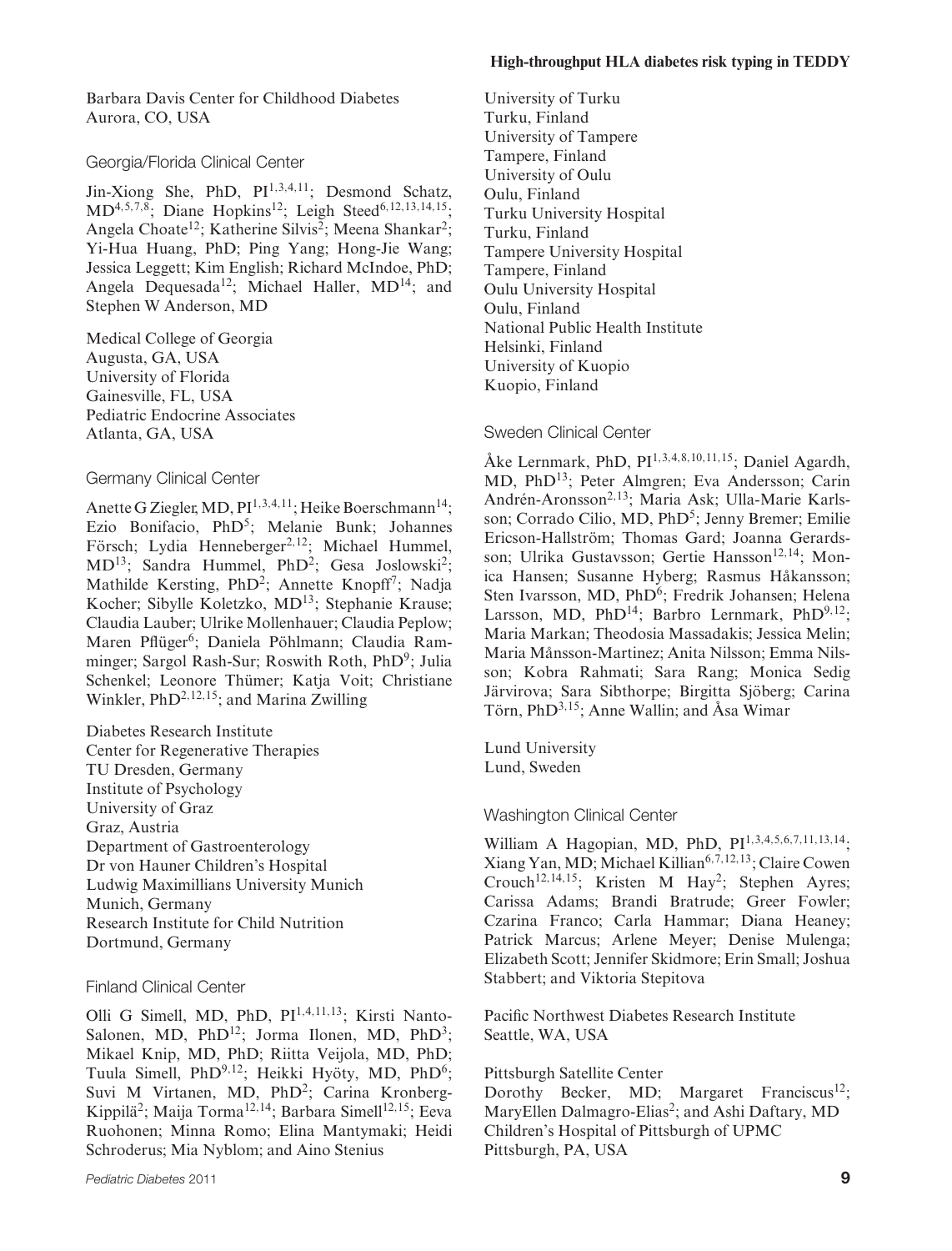Data Coordinating Center

Jeffrey P Krischer, PhD, PI1*,*4*,*5*,*10*,*11; Michael Abbondondolo; Lori Ballard3*,*9*,*14*,*15; Rasheedah Brown12*,*15; David Cuthbertson; Christopher Eberhard; Veena Gowda; Hye-Seung Lee, PhD3*,*6*,*13*,*15; Shu Liu; Kristian Lynch, PhD<sup>9</sup>; Jamie Malloy; Cristina McCarthy<sup>12,15</sup>; Wendy McLeod2*,*5*,*6*,*13*,*15; Laura Smith, PhD9; Stephen Smith; Susan Smith<sup>12,15</sup>; Ulla Uusitalo, PhD<sup>2,15</sup>; Kendra Vehik, PhD4*,*5*,*9*,*14*,*15; and Jimin Yang, PhD2*,*<sup>15</sup>

University of South Florida Tampa, FL, USA

Project Officer

Beena Akolkar, PhD

National Institutes of Diabetes and Digestive and Kidney Diseases Bethesda, MD, USA

### Other Contributors

Thomas Briese, PhD; Henry Erlich, PhD; Suzanne Bennett Johnson, PhD; and Steve Oberste, PhD

Columbia University New York, NY, USA Children's Hospital Oakland Research Institute Oakland, CA, USA Florida State University Tallahassee, FL, USA Centers for Disease Control and Prevention Atlanta, GA, USA

# **Supporting Information**

Additional Supporting Information may be found in the online version of this article:

Table S1. Comparison of three different human leukocyte antigen inclusion strategies for general population and first-degree relative newborns.

Table S2. Confirmation of human leukocyte antigen typing results by central laboratory.

Please note: Wiley-Blackwell are not responsible for the content or functionality of any supporting materials supplied by the authors. Any queries (other than missing material) should be directed to the corresponding author for the article.

# **References**

- 1. She JX. Susceptibility to type I diabetes: HLA-DQ and DR revisited. Immunol Today 1996: 17: 323–329.
- 2. Smyth DJ, Cooper JD, Bailey R et al. A genome-wide association study of nonsynonymous SNPs identifies a

type 1 diabetes locus in the interferon-induced helicase (IFIH1) region. Nat Genet 2006: 38: 617–619.

- 3. WTCCC. Genome-wide association study of 14,000 cases of seven common diseases and 3,000 shared controls. Nature 2007: 447: 661–678.
- 4. Barrett JC, Clayton DG, Concannon P et al. Genome-wide association study and meta-analysis find that over 40 loci affect risk of type 1 diabetes. Nat Genet 2009: 41: 703–707.
- 5. Hakonarson H, Grant SFA, Bradfield JP et al. A genome-wide association study identifies KIAA0 350 as a type 1 diabetes gene. Nature 2007: 448: 591–594.
- 6. Knip M, Veijola R, Virtanen SM et al. Environmental triggers and determinants of type 1 diabetes. Diabetes 2005: 54: S125–S136.
- 7. Peng H, Hagopian W. Environmental factors in the development of type 1 diabetes. Rev Endocr Metab Disord 2006: 7: 149–162.
- 8. TEDDY Study Group. The Environmental Determinants of Diabetes in the Young (TEDDY) study: study design. Pediatr Diabetes 2007: 8: 286–298.
- 9. She JX, Bui MM, Tian XH et al. Additive susceptibility to insulin-dependent diabetes conferred by HLA-DQB1 and insulin genes. Autoimmunity 1994: 18: 195–203.
- 10. Bonifacio E, Hummel M, Walter M et al. IDDM1 and multiple family history of type 1 diabetes combine to identify neonates at high risk for type 1 diabetes. Diabetes Care 2005: 27: 2695–2700.
- 11. Emery LM, Babu S, Bugawan TL et al. Newborn HLA-DR, DQ genotype screening: age- and ethnicityspecific type 1 diabetes risk estimates. Pediatr Diabetes 2005: 6: 136–144.
- 12. Kockum I, Sanjeevi CB, Eastman S et al. Complex interaction between HLA DR and DQ in conferring risk for childhood type 1 diabetes. Eur J Immunogenet 1999: 26: 361–372.
- 13. Hermann R, Turpeinen H, Laine AP et al. HLA DR-DQ-encoded genetic determinants of childhood-onset type 1 diabetes in Finland: an analysis of 622 nuclear families. Tissue Antigens 2003: 62: 162–169.
- 14. Wion E, Brantley M, Stevens J et al. Population-wide infant screening for HLA-based type 1 diabetes risk via dried bloodspots from the public health infrastructure. Annals NY Acad Sci 2003: 1005: 400–404.
- 15. Kiviniemi M, Hermann R, Nurmi J et al. A highthroughput population screening system for the estimation of genetic risk for type 1 diabetes: an application for the TEDDY (the Environmental Determinants of Diabetes in the Young) study. Diabetes Technol Ther 2007: 9: 460–472.
- 16. Erlich H, Valdes AM, Noble J et al. HLA DR-DQ haplotypes and genotypes and type 1 diabetes risk: analysis of the type 1 diabetes genetics consortium families. Diabetes 2008: 57: 1084–1092.
- 17. Liese AD, D'Agostino RB Jr, Hamman RF et al. The burden of diabetes mellitus among US youth: prevalence estimates from the SEARCH for Diabetes in Youth Study. Pediatrics 2006: 118: 1510–1518.
- 18. Agrawal S, Khan F, Bharadwaj U. Human genetic variation studies and HLA class II loci. Int J Immunogenet 2007: 34: 247–252.
- 19. Thomson G, Valdes AM, Noble JA et al. Relative predispositional effects of HLA class II DRB1-DQB1